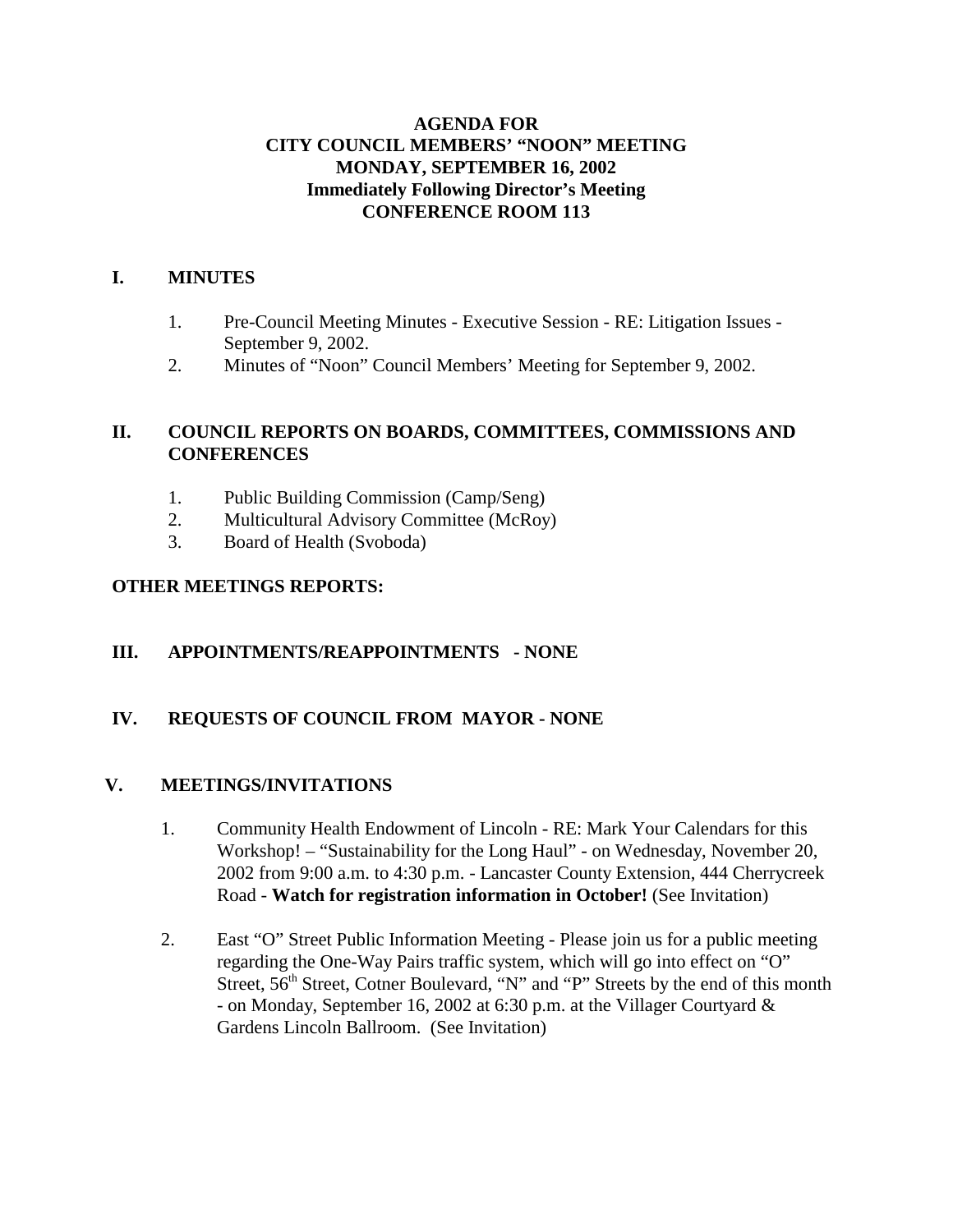- 3. 2002 Nebraska Economic Forums Federal Reserve Bank of Kansas City You and your business associates are invited to a Forum in your area. Although there is no cost to attend, participation is by invitation only and pre-registration is required – Will be in Lincoln on Tuesday, October 15, 2002 at the Cornhusker Hotel – The Program: 5:30 p.m., Registration – 5:45 p.m., Regional Economic Presentation, Mark Drabenstott, New Horizons for the Nebraska Economy – 6:30 p.m., Reception – 7:00 p.m., Dinner – 7:45 p.m., Monetary Policy Presentation, George A. Kahn, U.S. Economic Outlook and Monetary Policy – Registration must be received by September  $30<sup>th</sup>$  - (800) 333-1040, ext. 5589. (See Brochure for more details)
- 4. 3<sup>rd</sup> Annual Governor's Summit on Workforce Development October 1<sup>st</sup> & 2<sup>nd</sup> (Tuesday & Wednesday) – "Building Nebraska's  $21<sup>st</sup>$  Century Workforce" -Registration Fee \$195.00 – Please fill out Registration Form and send in with payment by September  $23<sup>rd</sup>$  (See Brochure for schedule)
- 5. You're Invited to The Sopranos Season Premiere Party! Sponsored by Time Warner Cable – on Sunday, September  $15<sup>th</sup>$  from 7:00 p.m. to 9:30 p.m. – 7:00 p.m. to 8:00 p.m., Win door prizes by showing off your Sopranos trivia smarts and win some loot – 8:00 p.m. to 9:00 p.m., Season Premiere of The Sopranos -  $7<sup>th</sup>$ Street Loft, 504 S.  $7<sup>th</sup>$  Street – Seating is limited, so RSVP soon to Ann Shrewsbury to 421-0378 to reserve your seat. (See Invitation)
- 6. On behalf of the Community Health Partners Foundation we'd like to invite you to celebrate with us at our Healthy People Report Rally - on Monday, September 30, 2002 from 11:30 a.m. to 1:00 p.m. - at the Nebraska Center for Continuing Education, Nebraska Room,  $33<sup>rd</sup>$  & Holdrege Streets - Complimentary Luncheon Provided - To register, return the enclosed card today or call directly at 441-8144. (See Letter of Invitation)
- 7. Join your state  $\&$  local government colleagues for our  $4<sup>th</sup>$  National Conference on how to measure and monitor your strategic plan for results . . . . Performance Measurement For State & Local Government, Linking Performance Measures, Strategic Planning & Budgeting Into An Integrated Management System – October 16-18, 2002 in Chicago – Register by September  $17<sup>th</sup>$  to Save \$\$\$\$ - (See E-Mail of Invitation)
- 8. The Lincoln Chamber of Commerce will host the  $3<sup>rd</sup>$  Annual Business to Business Tradeshow on Wednesday, September  $25<sup>th</sup>$  at The Cornhusker Hotel – Enclosed with Invitation is complimentary tickets for you  $-10:00$  a.m. to 6:30 p.m. including a networking reception from 5:00 p.m. to 6:30 p.m. - (See Letter of Invitation & Brochure)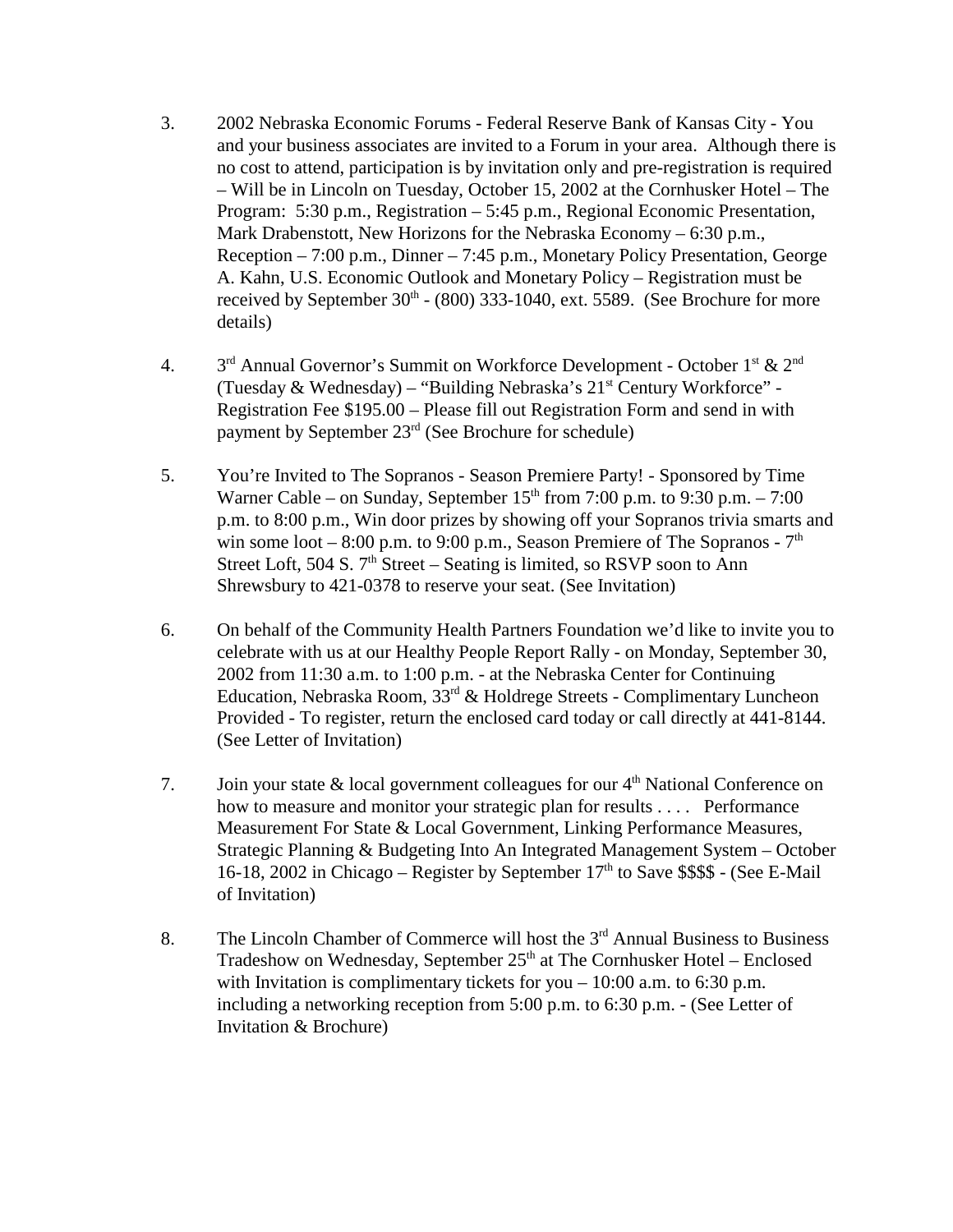9. Friends of Mayor's Committee for International Friendship - You are cordially invited to a luncheon at the Governor's Mansion at  $14<sup>th</sup> \& ^\circ H$ " Street at Noon on Friday, September 27, 2002 – The speaker will be Dr. Ian Newman from UN-L Department of Health Education, which he will talk about health issues in Southeast Asia - Cost is \$15.00 per person – Send RSVP by September  $23<sup>rd</sup>$  with payment to Ken Johnson. (See Invitation)

#### **VI. MISCELLANEOUS - NONE**

## **VII. CITY COUNCIL MEMBERS**

#### **VIII. ADJOURNMENT**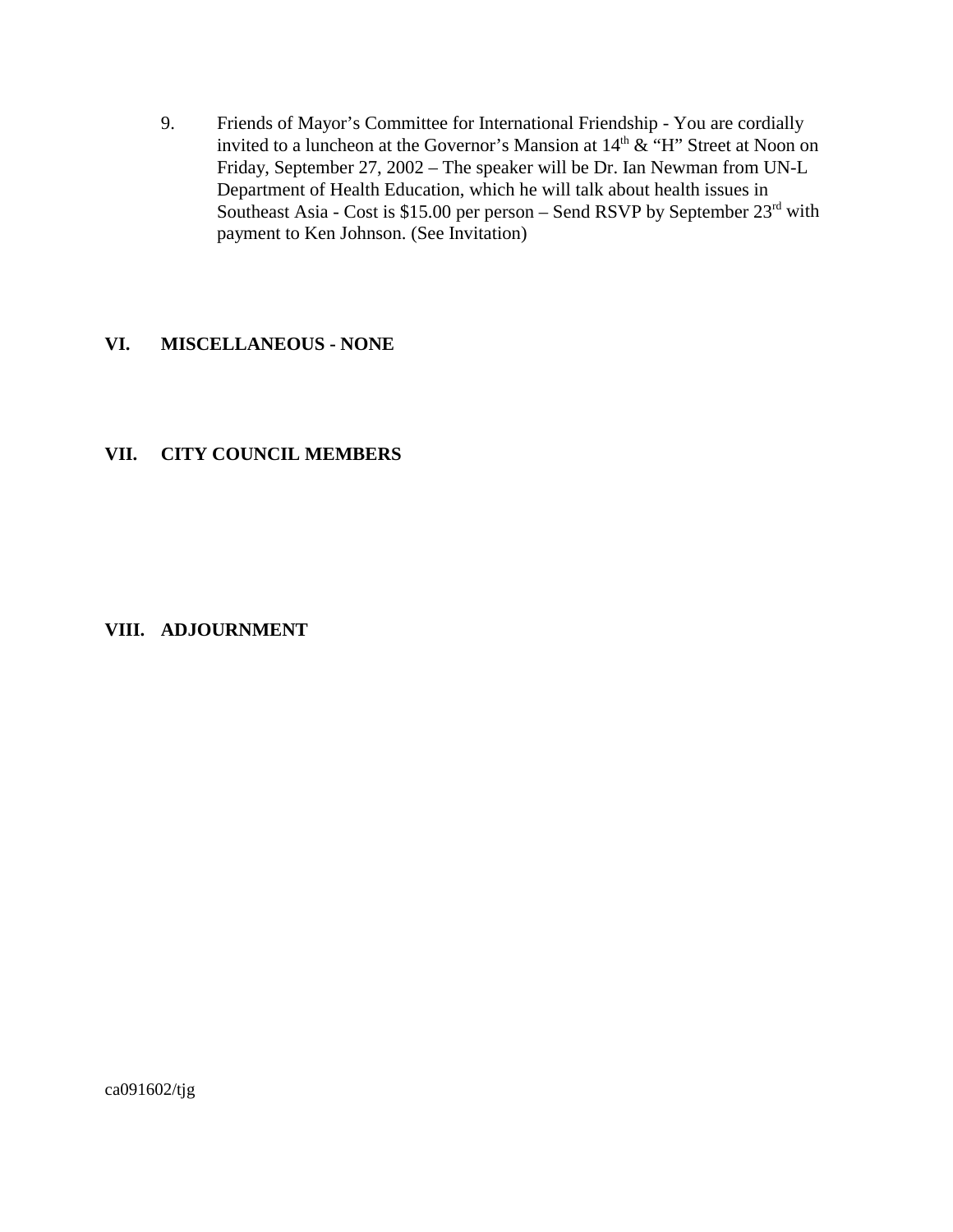# **MINUTES CITY COUNCIL MEMBERS' "NOON" MEETING MONDAY, SEPTEMBER 16, 2002** *CONFERENCE ROOM 113*

**Council Members Present:** Jonathan Cook, Chair; Jon Camp, Vice Chair; Glenn Friendt, Annette McRoy, Coleen Seng, Ken Svoboda; ABSENT: Terry Werner.

**Others Present:** Mark Bowen, Ann Harrell, Kent Morgan, Mayor's Office; Dana Roper, City Attorney; Joan Ray, Council Secretary; Darrell Podany, Aide to Council Members Camp, Friendt and Svoboda.

#### **I. MINUTES**

- 1. Pre-Council Meeting Minutes Executive Session RE: Litigation Issues September 9, 2002.
- 2. Minutes of "Noon" Council Members' Meeting for September 9, 2002.

Chair Jonathan Cook requested a motion to approve the above-listed minutes. Ken Svoboda moved approval of the minutes, as presented. The motion was seconded by Coleen Seng and carried by unanimous consensus of members present, for approval.

# **II. COUNCIL REPORTS ON BOARDS, COMMITTEES, COMMISSIONS AND CONFERENCES -**

1. PUBLIC BUILDING COMMISSION (Camp/Seng) - Ms. Seng reported on the most current reconfiguration from JoAnne Kissel, the Sinclair-Hille representative working on the County/City Space Study floor-plans. They had redesigned the plan to extend the Council Office area to the stairwell to create a shared reception area for the Council and the County Commissioners. They had re-done the kitchen area, and we sent them back for a redo on that because we don't want any additional expense of moving plumbing and fixtures around if it isn't necessary. Eventually, there will be a pre-Council meeting for the City Council with JoAnne Kissel, when she gets the plan more completely finalized. Ms. Seng noted that Mr. Bowen will be talking with the Directors at a Wednesday Directors' Meeting and a pre-council would be scheduled for the Monday following.

Ms. Seng noted that 5City-TV had been left where it was. Conference Rooms had been discussed, with a decision to leave Room 113 as is and then have another conference room in a Studio configuration for the use of 5City-TV. It would be smaller than this one, which would better serve their needs. These are all issues Ms. Kissel is still working on. Nothing is final and the whole project is a work in progress. Ms. Seng noted that she had been very pleased with this re-configuration plan.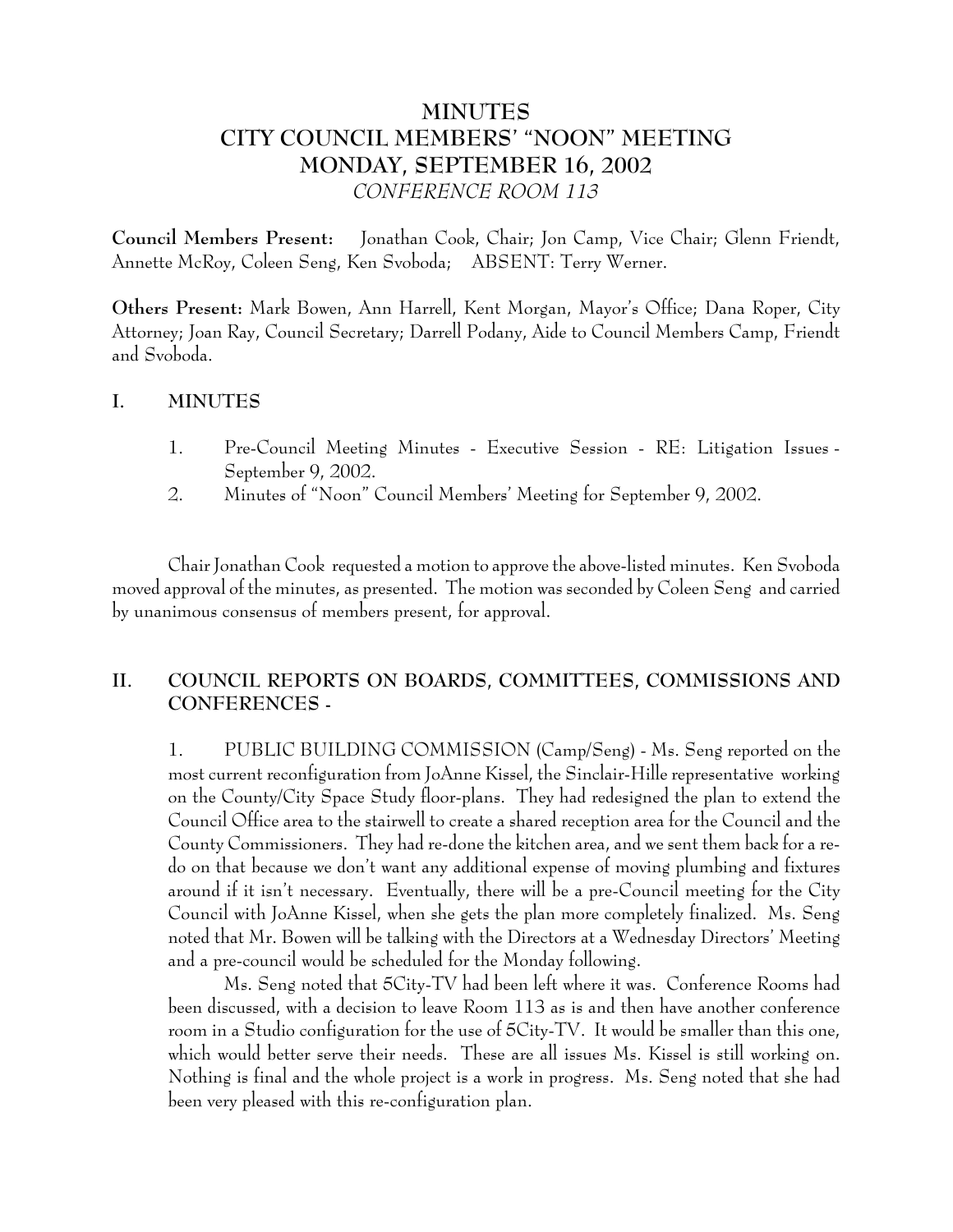Ms. Seng continued, stating that it had been discussed and agreed upon not to do anything with the Mayor's Office and to place Urban Development on the  $2^{nd}$  and  $3^{rd}$  Floors. Mr. Camp noted that the plans didn't show the restrooms between the County and City offices. Ms. Seng noted that Ms. Kissel had not been aware of those restrooms. [These had been included in the information submitted by Council Staff when the measurements for the Study were first being collected.]

Mr. Cook asked about the 5City-TV area now having a studio, but wondering if that would that still be available for use as a conference room? Mr. Bowen explained that it would be a more specialized area to keep the cameras there which would make it possible for there to be less moving of equipment back and forth between the two areas.

Ms. Seng noted that they had also discussed not having such a big area for the press at the back of the Council Chambers. It has been suggested that that area might be used for more storage space.

Mr. Cook stated that this configuration would assume a combined City-County receptionist at the entrance doors. Ms. Seng answered that is correct and is what was originally proposed when this building was built. Mr. Cook noted that the blue-print didn't include the information booth. Mr. Bowen explained that the information desk had been transferred to the Security area located near the front entrance.

Mr. Friendt asked if there would be no cafeteria? Ms. Seng explained the food service plan which had been discussed at last weeks "Noon" meeting.

2. MULTICULTURAL ADVISORY COMMITTEE (McRoy) Ms. McRoy reported that it had been a brief meeting. The Mayor came and shared with MAC some upcoming events and appointments to different committees. She noted that he had also shared some of the e-mail his office has received lately which were race-related.

There had also been an election of officers for the MAC.

3. BOARD OF HEALTH (Svoboda) Mr. Svoboda reported that the meeting had been somewhat lengthy with most of the time spent on the Animal Control Ordinance changes. The Board is reviewing the changes and further discussion was tabled until the next meeting by which time the Board Members will have had a chance to review the material.

He reported that a couple of highlights discussed were the `pooper-scooper ' law which is introduced in this legislation; and the other -the cat issue- was the one that took the majority of time. It was done in a very public manner - similar to the way the Department of Health handled the tattooing issue with a forum which included everybody involved. He felt that process had come up with very good ordinances. The changes proposed would allow for people to have up to 15 cats, but they would have a "cattery" license under a Special Permit. The other option would be to become licensed as breeders. A "cattery" would require that all the animals at the location would have to be altered; if they are licensed as a breeder, then there would be different criteria for the license.

The one thing Mr. Svoboda stated that he had asked the City Attorney to do was to draft legislation regarding the cat restraint ordinance. This would mirror, identically, the dog restraint ordinances. The attorney indicated that she would get that worked into the ordinance changes. Mr. Svoboda stated that he would more than likely introduce that as an amendment to the ordinance at the next Board meeting because all the calls he has received on this issue have dealt with cat restraint laws. This issue has been brought up a number of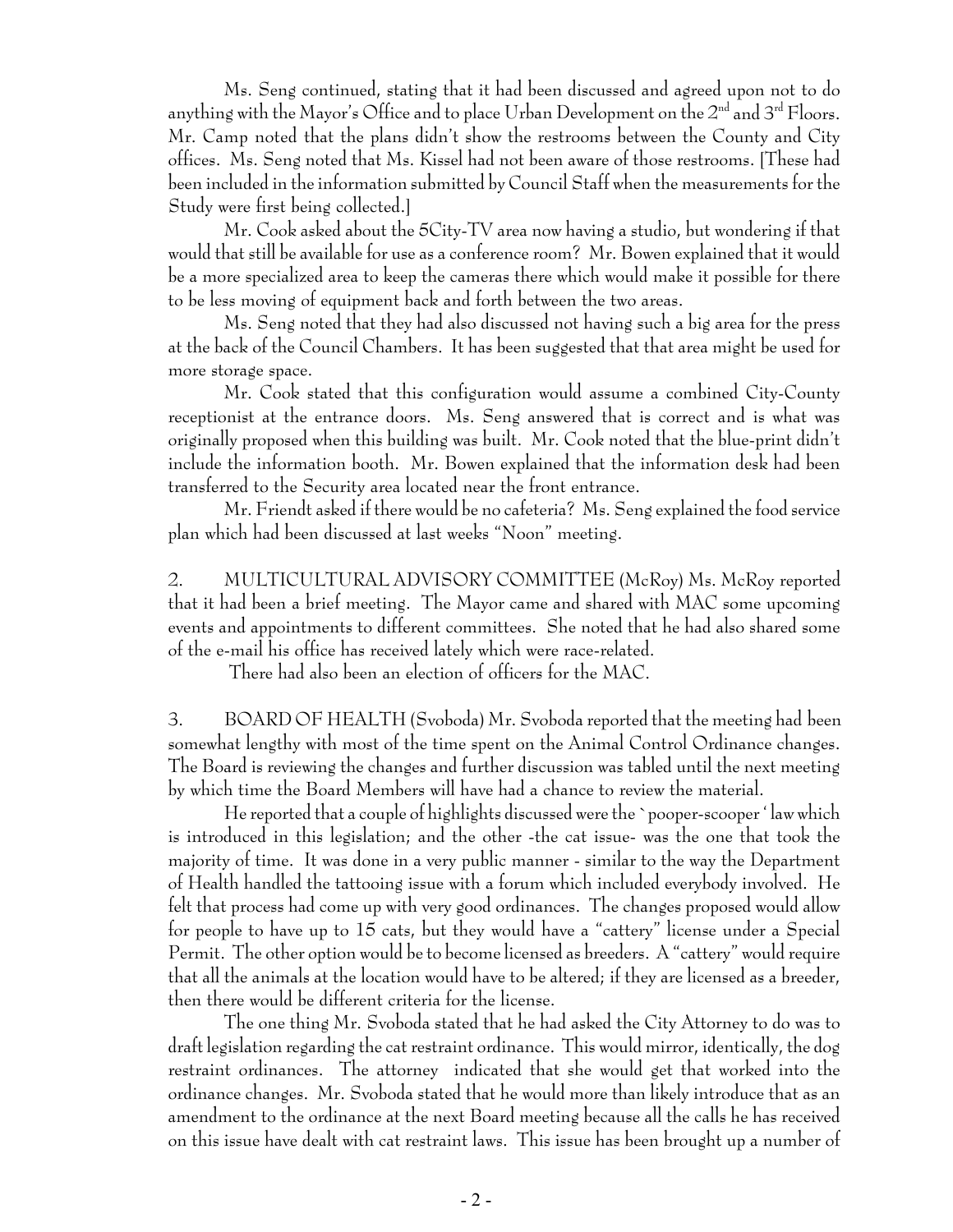times and dropped. The last time it was suggested as a potential ordinance change, it was dropped for "political purposes". Mr. Svoboda indicated that he did not know what that term means, exactly - in this context, but that was what had been stated. He did not know why it would be `politically incorrect' to do a cat restraining law now as opposed to any other time. He stated that he would introduce the bill, because that is what his callers on this matter have expressed their desire to be. They're saying if a dog can't run wild, then neither should a cat. He explained that these were not necessarily dog owners, but people who live next door to cat owners.

Mr. Bruce Dart had indicated to the Board that this would be a very difficult law to enforce, because you can't find a cat like you can a dog. An at-large dog will come up to a person, but a cat will be more likely to hide or climb. But the people who have called to Mr. Svoboda's office say they'd just like a law by which cat owners would be required to abide. Whether Animal Control would ever be able to catch a cat running at large is yet to be seen, but other communities do it.

Council discussion veered briefly to rabbit and squirrel control. Mr. Svoboda noted that there was also a change suggested for the ordinance that would ban the confinement of roosters as well. All of the issues that have come to the fore in the last year are now in these ordinance changes. The ordinances will more than likely be coming before Council in November or December.

Mr. Friendt asked for a listing of the cat owners in the City. Mr. Cook asked if that information could be broken down by district. [Laughter] Mr. Svoboda stated that Mr. Weverka can get that information for Council. Mr. Svoboda stated that the Health Director had just told him this morning that there is a much greater chance of getting an infection from a cat bite than from a dog bite. There are actually more reported cat bites than there are dog bites in any given year. So, cats are an issue that needs to be resolved.

Mr. Friendt noted that Mr. Svoboda's political career may be ruined by addressing this issue. [Laughter]

Mr. Svoboda posed the question of whether or not Council would like to have another informational meeting (as was held last year) put on by the Health Department again this year. Council, with the assurance that the Awards Dinner and Annual Meeting would still be presented, concurred that such an informational meeting would be better presented every other year rather than on a yearly basis.

#### OTHER MEETINGS: None

**III. APPOINTMENTS/REAPPOINTMENTS** - Mr. Camp asked what the procedure was on the Community Health Endowment Appointments. He noted that there were some seats with terms that had expired and wondered if the hold-overs had full voting rights until a new appointee assumed that seat. Mr. Bowen noted, with concurrence by Mr. Morgan, that the incumbent maintained the seat with all voting rights until the new appointment was made. Mr. Roper affirmed that this was the accepted practice under the law. He noted that if there were people whose terms were expiring, names needed to be brought forward for appointment. The specifics of the current Health Endowment appointments were discussed briefly.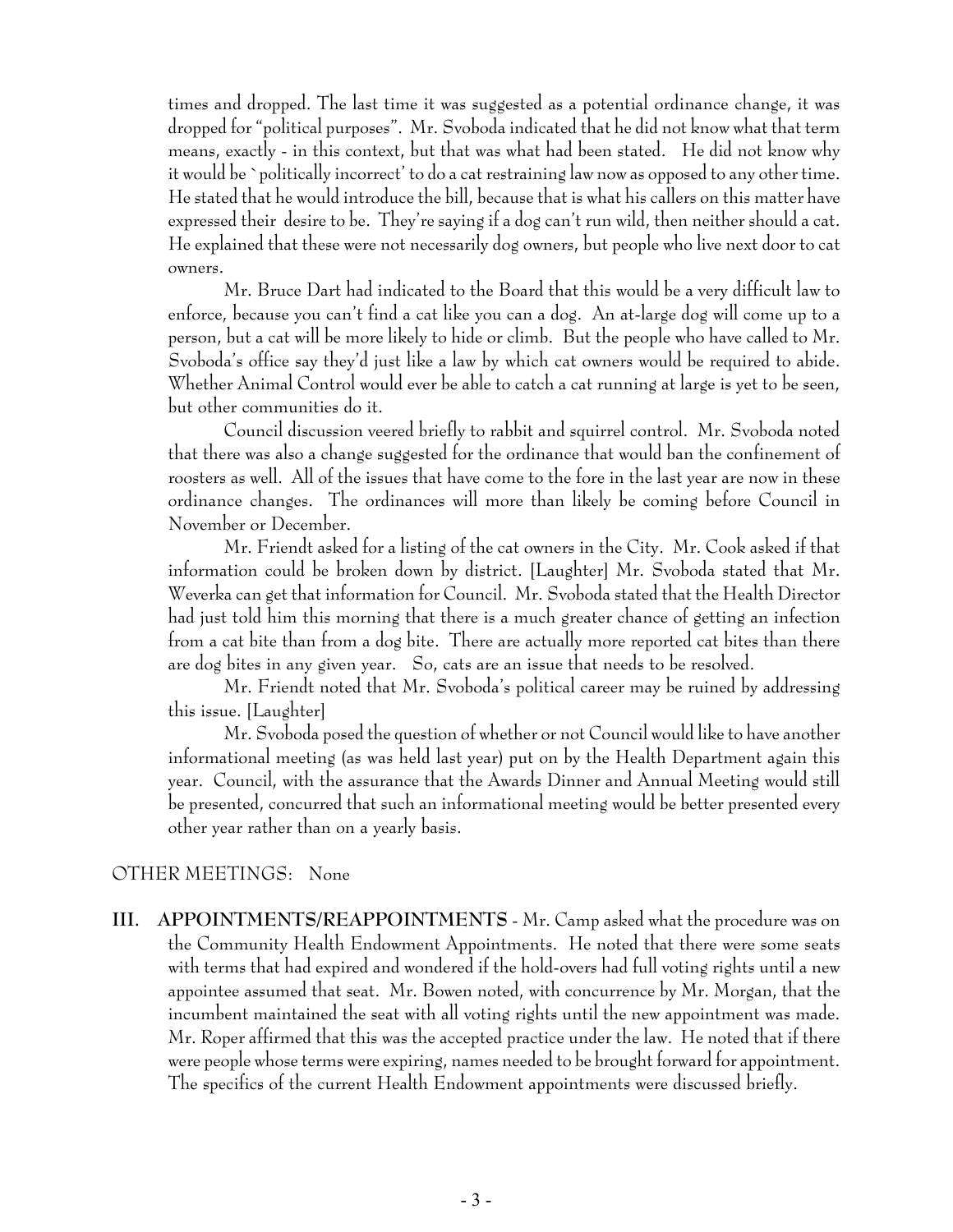# **IV. REQUESTS OF COUNCIL FROM MAYOR** - Mr. Bowen commented that he had two items for Council's consideration. He noted that in the next week or two, the Administration would have Jack Moors attending a "Noon" meeting to offer a Legislative Update on where we're going this next legislative session. Mr. Cook wondered, in relation to that, regarding the gas tax (which would be a legislative issue), if that would be an appropriate time for discussion on that issue as well. Mr. Bowen indicated that it would. *[Both of these issues would be considered material for Pre-Council Meetings...not "Noon" meeting discussion*]

Mr. Bowen's second comment concerned the Joint Omaha/Lincoln Meeting. He noted that it is Lincoln's turn to host the event this year. There had been discussion of having the Omaha City Council come to the County/City Building for the meeting, but Mahoney Park, which has been the standard meeting location for this event, was also mentioned. After discussion, it was Council's decision to have the Joint Meeting at Mahoney Park, as has been the standard practice. Mr. Bowen indicated that they would start making arrangements with Mahoney Park for the October meeting.

## **V. MEETINGS/INVITATIONS** - Noted Without Significant Comment

**VI. MISCELLANEOUS** - Mr. Cook reported that the Time Schedule on the Solid Waste Ordinance has changed and asked if the Council would want to go ahead now with the Pre-Council currently scheduled for September 23rd? After brief discussion, Council determined to cut the time from one hour to one-half hour, but to continue with the pre-council as scheduled.

## **VII. COUNCIL MEMBERS**

**JON CAMP** - No Further Comments

**JONATHAN COOK** - Mr. Cook had comments regarding a letter to the editor of the newspaper on 9-12-02. Mr. Cook began to read the article: "Some time ago, I asked my City Council representative how I, Joe Ordinary, was to know before hand..." Ms. Seng asked if that was the one she had brought up earlier. Mr. Cook indicated that it was not. He stated that this letter was from Dick Pfifer who said that his Council Representative told him, when asked if he needed his own attorney to figure out City budget issues, he was told that" it wouldn't hurt". Mr. Cook asked which one of the Council Members said that? [There was such an outpouring of denial all around that it looked like an Egyptian delta.] Since Mr. Werner was not in attendance, it was determined that it must have been he who had made the comment\*. Another possibility brought forward for consideration by one Council Member was, after having monitored many letters to the editor, his inclination was to believe that perhaps the author was simply in error. It was noted that constituents are *never* in error. However, it *was* determined that it might be *possible* that no City Council representative had made that statement.

{*\*These minutes were amended by unanimous consensus of Council at the September 23, 2002 "Noon" Meeting to indicate that Mr. Werner had NOT made the comments facetiously attributed to him in this exchange - See "Council Members' "Noon" Meeting, September 23, 2002 at Page 1, MINUTES - Approved* **as Amended***}*

**GLENN FRIENDT** -No Further Comments

**ANNETTE McROY** - No Further Comments